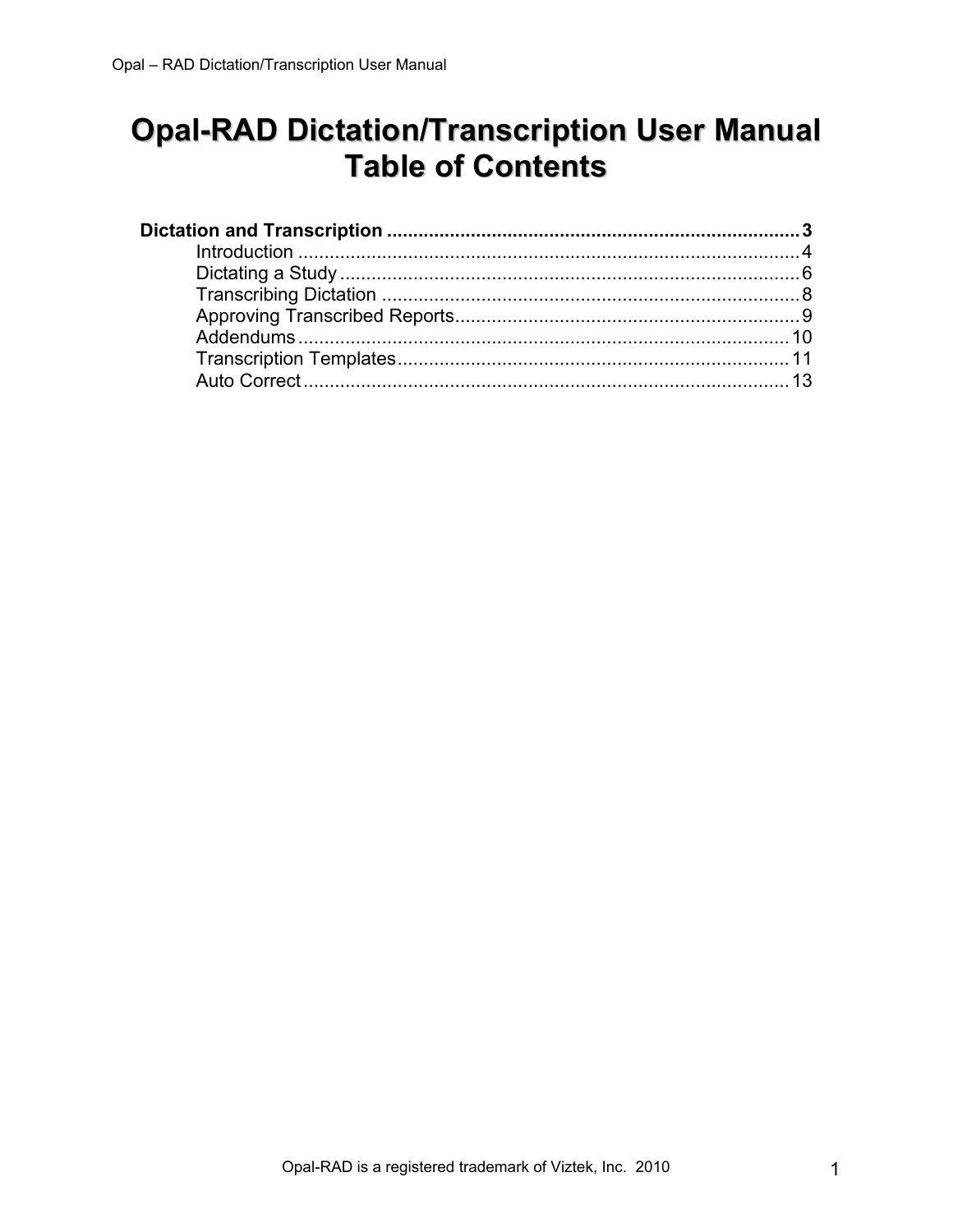Viztek, LLC. 2217 US Highway 70 East Garner, NC 27529

800-366-5343

Opal-RAD Dictation/Transcription User Manual 4rd Edition, Rev. 3 March 2009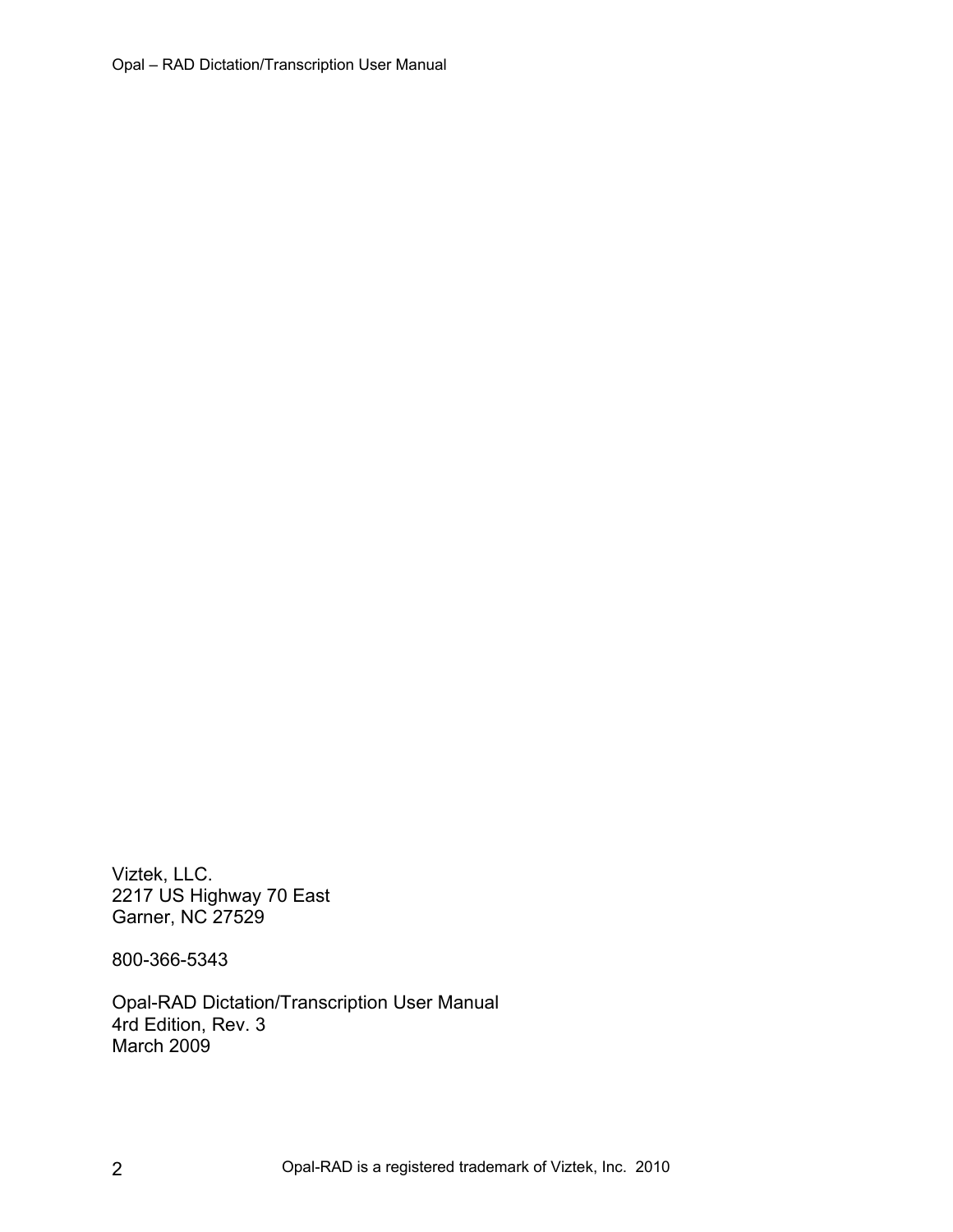# **Chapter One**

# **Dictation and Transcription**

<span id="page-2-0"></span>This chapter explores Opal-RAD's built-in Dictation and Transcription module. We will examine in detail the process of created radiology/exam reports for the studies loaded on the PACS.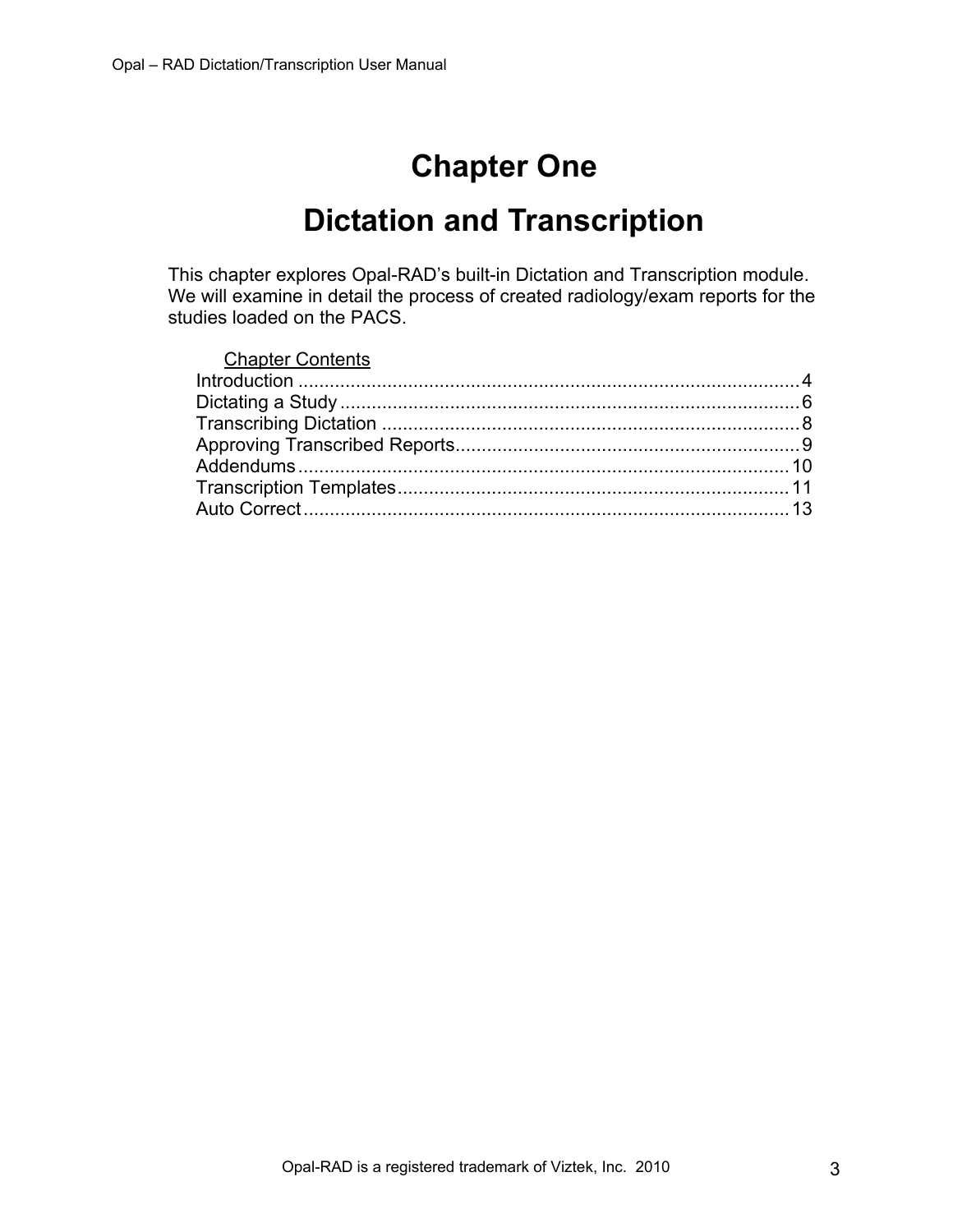# <span id="page-3-0"></span>**Introduction**

The Dictation/Transcription Module of Opal-RAD allows the Reading Physician and Transcriptionist to work in unison to create and approve radiology/exam reports for study's loaded on the PACS.

As mentioned earlier in **Changing the Status of a Study**, each study loaded on the PACS is initially assigned a status of "Incomplete." For those users who do not use the built-in Dictation/Transcription module, the incomplete studies will be validated to "Unread," and then eventually marked as "Read" by the reading physician.

But when the Dictation/Transcription module is used, the study's life-cycle does not end after the study has been read. Rather, it ends after a study's exam report has been approved and electronically signed by the physician. It is through the Dictation/Transcription module that we will reach that goal.

We start by recording a dictation file and saving it with the exam. Then a transcriptionist will listen to the saved file, transcribe it, and send it back to the physician for approval. The physician will then determine the accuracy of the transcribed report and choose to approve or not approve it.

In the following pages we will explain how this multi-stage process works. But first please refer to the diagram on the next page, as it illustrates the workflow process defined above.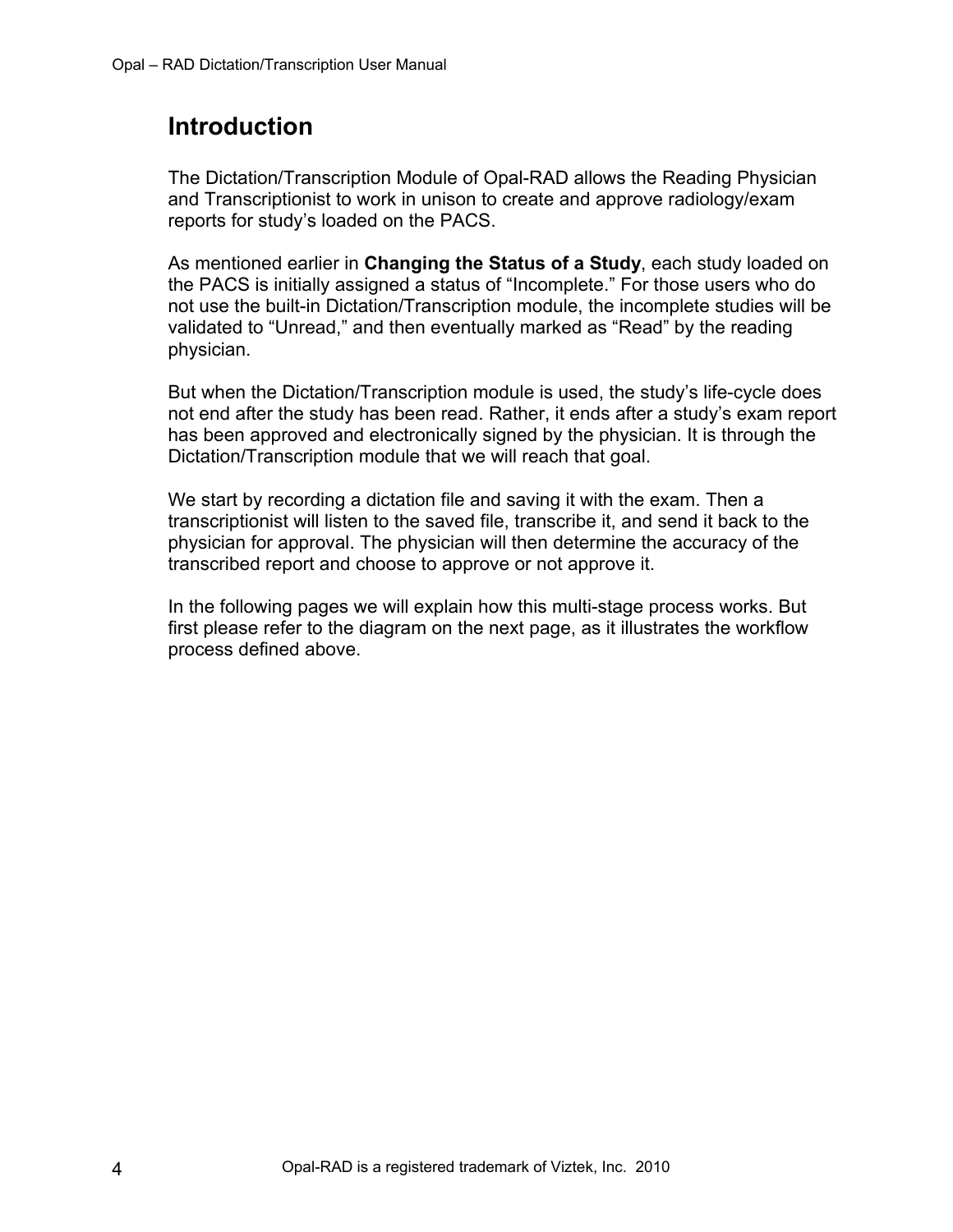

*Opal-RAD Workflow*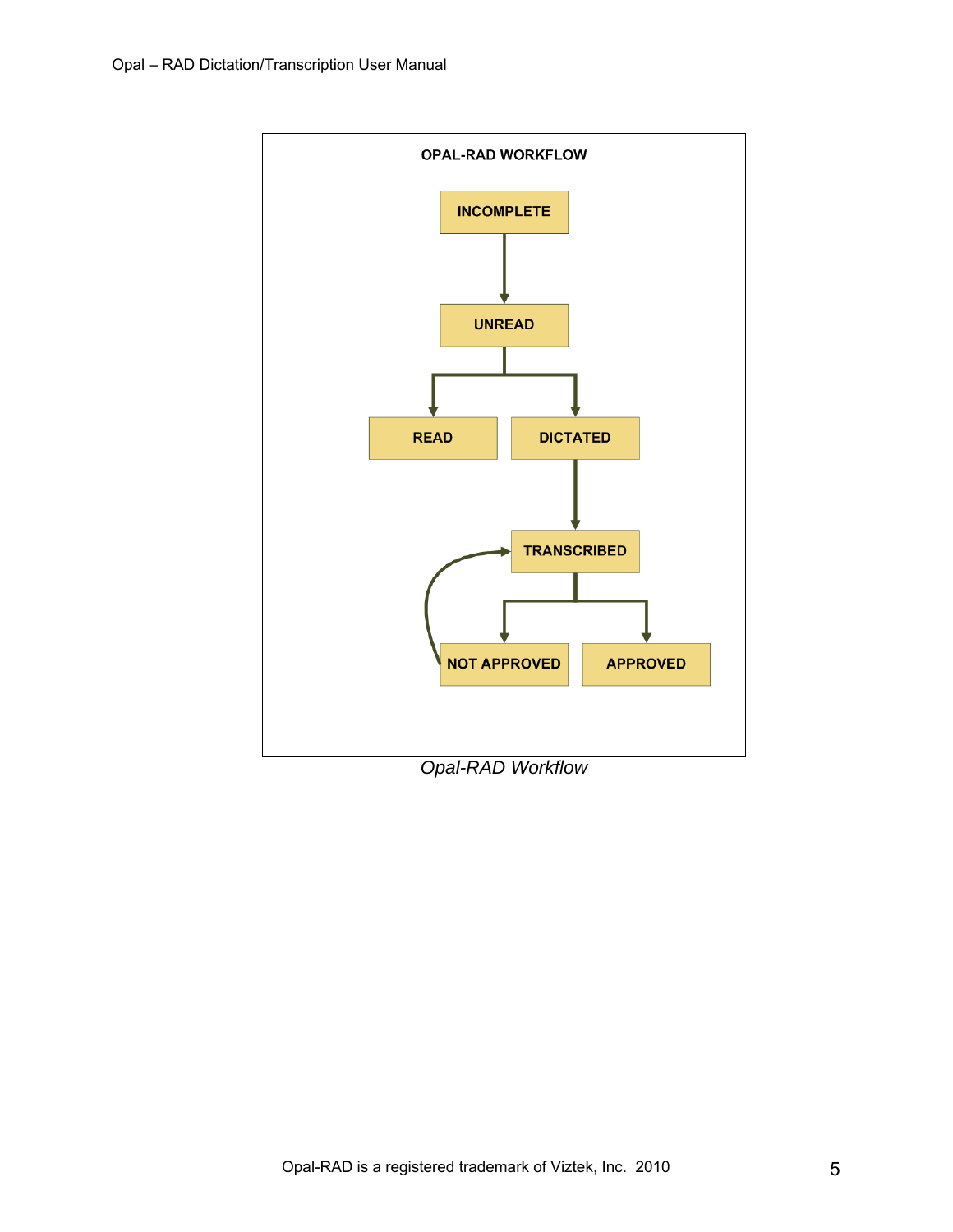# <span id="page-5-0"></span>**Dictating a Study**

Dictation may be created from both the Image Viewer and the Transcription module. The dictation toolbar has a play, pause, stop, and record button for creating and listening to your dictations. There is also a status window and counter for providing feedback to the user.

The Dictation control works seamlessly with most versions of the Philips Speechmike handheld recorder. The play, pause, stop, record, fast-forward, and rewind functions can all be accessed through the Speechmike control.



### **► To record dictation**

- 1. Open your study in the Image Viewer, or Left-Click on the study's Transcription button from the Web Worklist.
- 2. Left-Click on the **Record** button (circle).
- 3. Speak clearly into the microphone. To pause the recording, Left-Click **Record** again.
- 4. When you have finished dictating, Left-Click on the **Stop** button (square).
- **► To listen to your recorded dictation**
- 1. Open your study in the Image Viewer, or Left-Click on the study's Transcription button from the Web Worklist.
- 2. Left-Click on the **Play** button (triangle).
- 3. Any recorded audio will begin to play.
- 4. When you have finished listening, Left-Click on the **Stop** button (square).

After dictation has been created, it is important that it be uploaded back to the PACS server. If you have recorded your dictation using the Transcription module, you simply need to Left-Click on the **Save Dictation** button to save the current audio file and upload to the PACS.

If you have used the Image Viewer to create the dictation, you simply need to close the Image Viewer to save and upload the dictation.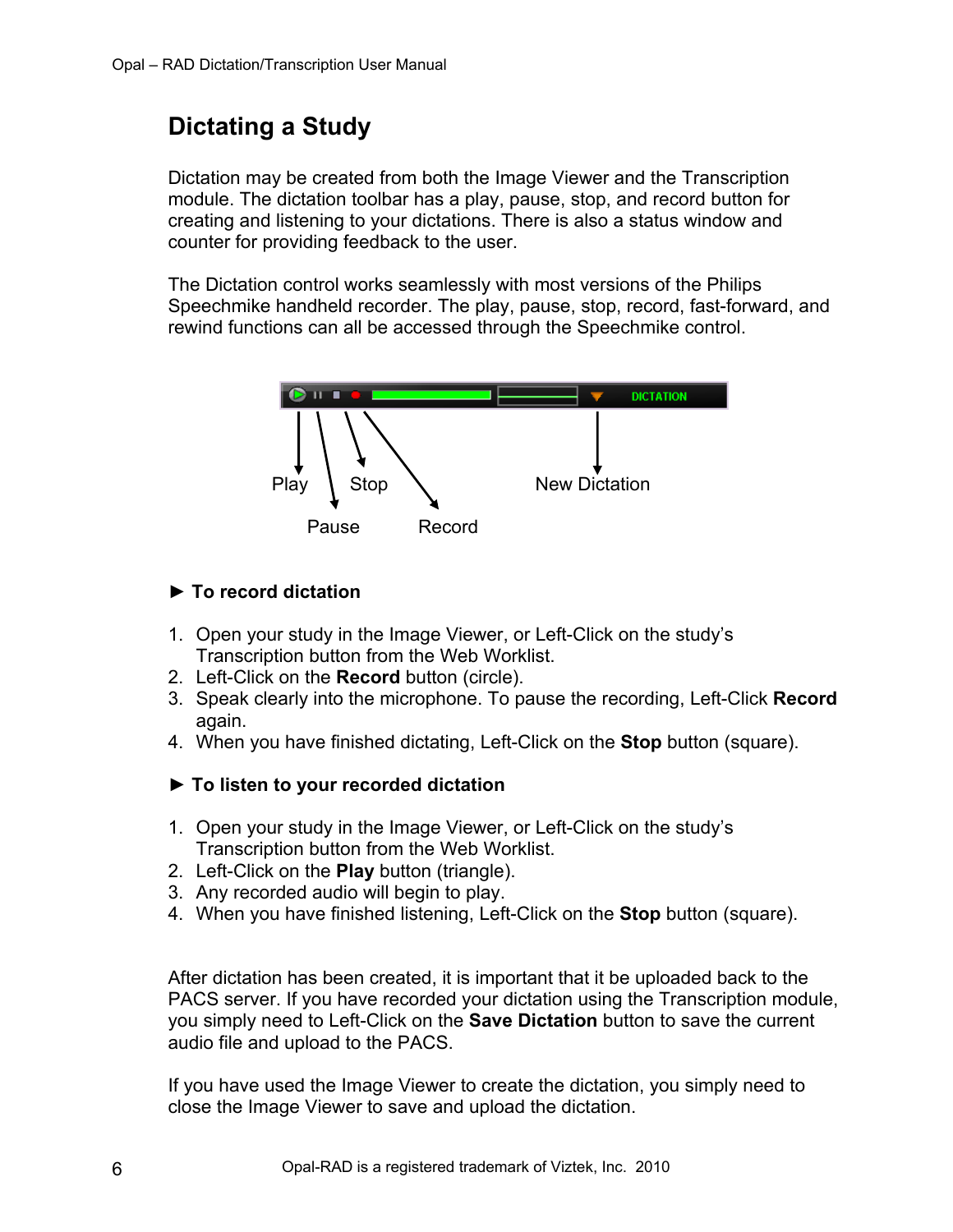Please note that if the user has disabled the **Ask on Close** feature, then they will be prompted to upload the dictation. To do so, simply select **Yes** in the dialog box. The "uploaded" dictation will be sent back to the PACS server where it will be saved.

☼ Please consult the Opal-RAD Viewer Settings to enable or disable the autosaving of the dictation file, or to enable or disable the **Ask on Close** dialog box

If you chose **No** in the previous step, you will then be given a second chance to save the dictation. Rather than saving the dictation on the PACS server, your file will be saved on the local hard drive.

If the study is then reopened on the computer with the saved dictation, the user will be prompted to load the dictation into memory.

#### **► To start a new dictation**

- 1. Open your study in the Image Viewer, or Left-Click on the study's Transcription button from the Web Worklist.
- 2. Left-Click on the **New Dictation** button (down arrow) and select New Dictation from the menu.
- 3. Left-Click on the **Record** button (circle).
- 4. Speak clearly into the microphone. To pause the recording, Left-Click **Record** again.
- 5. When you have finished dictating, Left-Click on the **Stop** button (square).

☼ If you start a **New Dictation**, any previously unsaved dictation will be erased. Please see previous topic for more information on closing and saving dictation.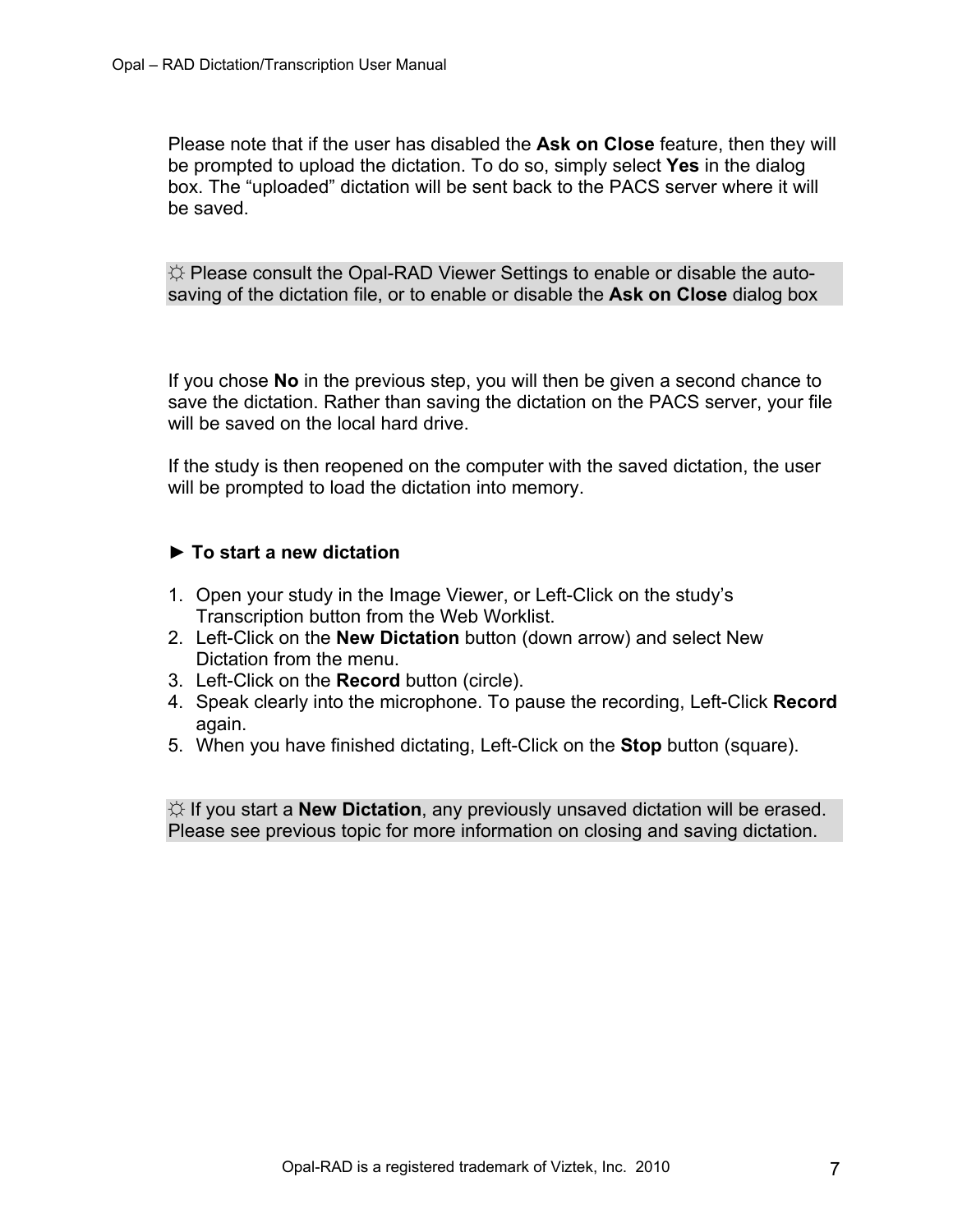# <span id="page-7-0"></span>**Transcribing Dictation**

After dictation has been added to a study, you can transcribe it using the Transcription module. Although Dictation can be access from from both the Web and Client Worklists, the Transcription module is only accessible through the Web.

The Transcription module contains both a text editor and the Dictation control (see previous section for usage). The text editor is similar in design to many word processing application, such as Microsoft Word. There are controls for aligning, resizing, and reformatting your text.



### **► To transcribe your dictations**

- 1. Left-Click the Transcription icon (above) next to the study to open the Transcription window.
- 2. Use the Dictation toolbar to listen to your dictation (see previous section for instructions), and enter your transcription into the text editor.
- 3. Left-Click on the **Submit For Review** button to save.

| http://199.227.180.244/opalweb/(S(ba04)555avr0zp45gu1qkr55))/Trans.aspx?5ID=4E6Ab7334E773D3D&GR - Microsoft Internet Explorer<br>Font<br>Paragraph -<br>$\blacksquare$<br>※心造りでBIUm×× 国事理国田田津津図名券グ用学 | $Size -$    | Font Color                 | Background<br>$\overline{\mathbf{r}}$ | $\overline{\phantom{a}}$         | Auto Correct<br>▼<br>Р | 上回凶     |
|------------------------------------------------------------------------------------------------------------------------------------------------------------------------------------------------------|-------------|----------------------------|---------------------------------------|----------------------------------|------------------------|---------|
| <b>Referring Physician:</b>                                                                                                                                                                          | Ξ           |                            |                                       | Dicom Name: DR. THEODOR S GEISEL |                        |         |
| Address:<br>Phone:                                                                                                                                                                                   |             | Fax:                       |                                       | 904-555-9999                     |                        |         |
| Specialist:                                                                                                                                                                                          | ≖           |                            |                                       |                                  |                        |         |
| First:<br>John                                                                                                                                                                                       | Last:       | <b>Mayne</b>               |                                       | NII                              | Sex: M                 |         |
| 1/1/1903 12:00:00 AM<br>DOB:                                                                                                                                                                         | <b>SSN:</b> |                            |                                       | Desc:                            | <b>Shoulder</b>        | -Noozey |
| PDICOMID: VZ1002                                                                                                                                                                                     |             | <b>Body Part: SHOULDER</b> |                                       | Modality:                        | <b>CR</b>              |         |
| <b>Facility:</b><br>Transcription<br>뵈                                                                                                                                                               | <b>NONE</b> | <b>Templates:</b>          | ᅬ                                     | $\Gamma$ ALL                     | <b>E</b> APPROVE NOW   |         |
| Impression:                                                                                                                                                                                          |             |                            |                                       |                                  |                        |         |
| <b>Submit for Review &amp; Next</b><br><b>Submit for Review</b><br><b>Save Transcription</b><br>0.011111<br>DICTATION                                                                                |             |                            |                                       |                                  |                        |         |
| $Tronomation$ window $(Tronomian)$                                                                                                                                                                   |             |                            |                                       |                                  |                        |         |

*Transcription window (Transcription user)* 

 $\uplus$  Only users who are members of the Transcriptionist Group will have access to the **Submit for Approval** and **Save Transcription** functions.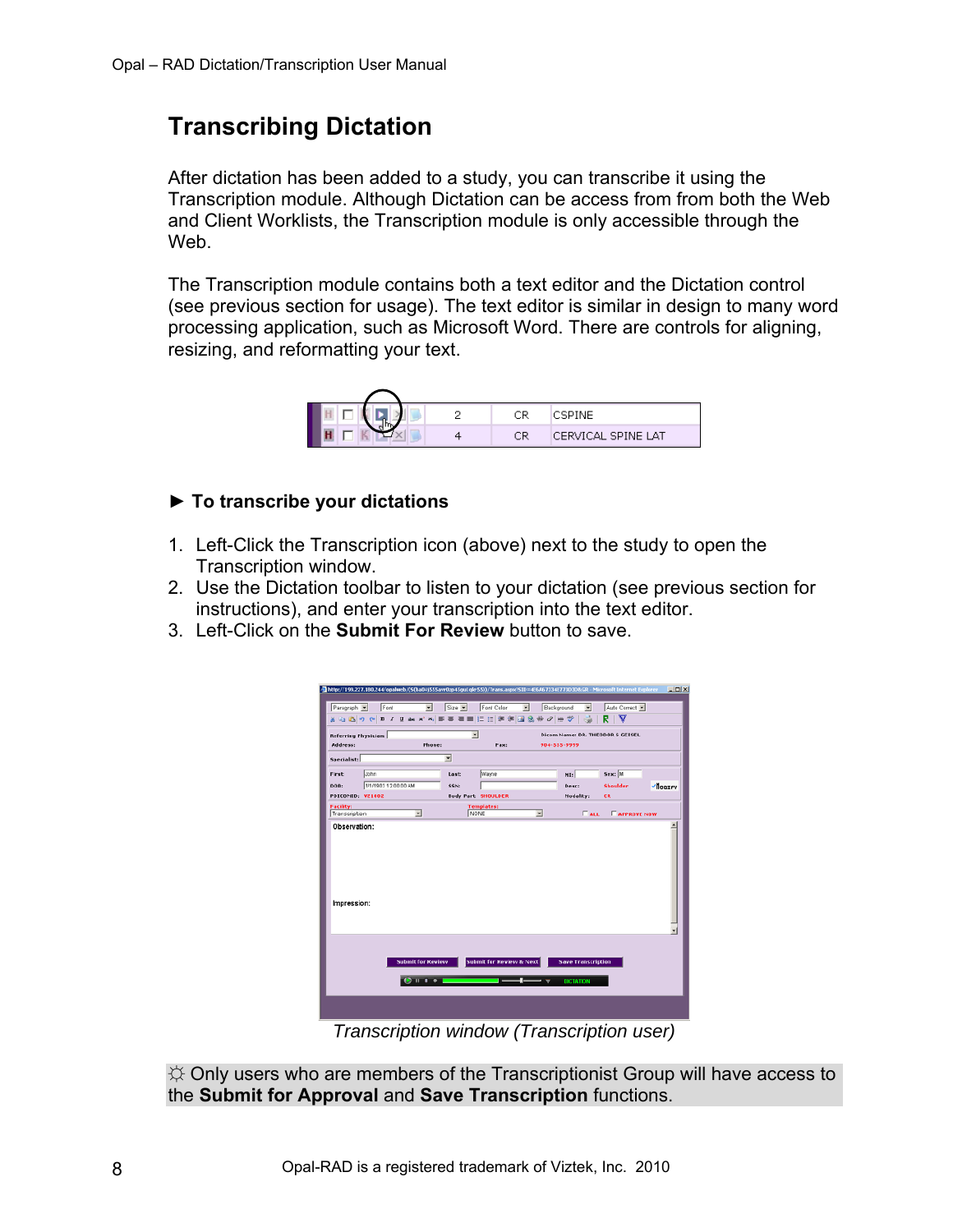# <span id="page-8-0"></span>**Approving Transcribed Reports**

Once the reports have been transcribed, it is then up to the physician to approve the reports. Approving the report is then simply a matter of opening the Transcription module, reading the report, and selecting the **Approve** button.

#### **► To approve a report**

- 1. Left-Click the Transcription icon next to the Transcribed study to open the Transcription window.
- 2. Make any changes to the text as needed.
- 3. Left-Click on the **Approve** button to approve the report and close the Transcription window.
- 4. Optionally, you may select the **Approve & Next** button to approve the current report, and open the next Transcribed study in the Transcription window.

Once approved, the report will be electronically signed with the approving physician's signature, and the study's status will be changed to "Approved."

| Auto Correct<br>Paragraph =<br>Font<br>$Size -$<br>Font Color<br>$\overline{\phantom{a}}$<br>회<br>Background<br>Ξ<br>⊽<br>■■旧日建定図&券の用学<br>п<br><b>心遇の e B Z U ak x x, ■</b><br>뉙<br>Dicom Name: DR. THEODOR S GEISEL<br><b>Referring Physician:</b><br>Phone:<br>Address:<br>Fax:<br>904-555-9999<br>▼<br><b>Specialist:</b><br>Allen<br>Gracie<br>Sex: F<br>First:<br>Last:<br>MI:<br>2/1/1979 12:00:00 AM<br>Viloprey<br>DOB:<br><b>RT ENEE-COMPARE</b><br>SSN:<br>Desc:<br><b>PDICOMID: V21009</b><br>Modality:<br><b>Body Part: KNEE</b><br>MR<br><b>Templates:</b><br><b>Facility:</b><br>NONE<br>Ξ<br>ᅬ<br>$\Gamma$ ALL<br>Transcription<br><b>FAPPROYE NOW</b><br>Skip<br><b>Approve &amp; Next</b><br>Approve<br><b>Save Dictation</b><br><b>Do Not Approve</b><br>Do Not Approve & Next<br>0.0100<br>DICTATION |  |  |  | http://199.227.180.244/opalweb/(S(kpfagkSShkctg44S3tofywzq))/Trans.aspx?SID=4E7A41324F413D3D&GR - Microsoft Internet Explorer | $L = 1$ |
|-------------------------------------------------------------------------------------------------------------------------------------------------------------------------------------------------------------------------------------------------------------------------------------------------------------------------------------------------------------------------------------------------------------------------------------------------------------------------------------------------------------------------------------------------------------------------------------------------------------------------------------------------------------------------------------------------------------------------------------------------------------------------------------------------------------------------|--|--|--|-------------------------------------------------------------------------------------------------------------------------------|---------|
|                                                                                                                                                                                                                                                                                                                                                                                                                                                                                                                                                                                                                                                                                                                                                                                                                         |  |  |  |                                                                                                                               |         |
|                                                                                                                                                                                                                                                                                                                                                                                                                                                                                                                                                                                                                                                                                                                                                                                                                         |  |  |  |                                                                                                                               |         |
|                                                                                                                                                                                                                                                                                                                                                                                                                                                                                                                                                                                                                                                                                                                                                                                                                         |  |  |  |                                                                                                                               |         |
|                                                                                                                                                                                                                                                                                                                                                                                                                                                                                                                                                                                                                                                                                                                                                                                                                         |  |  |  |                                                                                                                               |         |
|                                                                                                                                                                                                                                                                                                                                                                                                                                                                                                                                                                                                                                                                                                                                                                                                                         |  |  |  |                                                                                                                               |         |
|                                                                                                                                                                                                                                                                                                                                                                                                                                                                                                                                                                                                                                                                                                                                                                                                                         |  |  |  |                                                                                                                               |         |
|                                                                                                                                                                                                                                                                                                                                                                                                                                                                                                                                                                                                                                                                                                                                                                                                                         |  |  |  |                                                                                                                               |         |
|                                                                                                                                                                                                                                                                                                                                                                                                                                                                                                                                                                                                                                                                                                                                                                                                                         |  |  |  |                                                                                                                               |         |
|                                                                                                                                                                                                                                                                                                                                                                                                                                                                                                                                                                                                                                                                                                                                                                                                                         |  |  |  |                                                                                                                               |         |
|                                                                                                                                                                                                                                                                                                                                                                                                                                                                                                                                                                                                                                                                                                                                                                                                                         |  |  |  |                                                                                                                               |         |
|                                                                                                                                                                                                                                                                                                                                                                                                                                                                                                                                                                                                                                                                                                                                                                                                                         |  |  |  |                                                                                                                               |         |
|                                                                                                                                                                                                                                                                                                                                                                                                                                                                                                                                                                                                                                                                                                                                                                                                                         |  |  |  |                                                                                                                               |         |
|                                                                                                                                                                                                                                                                                                                                                                                                                                                                                                                                                                                                                                                                                                                                                                                                                         |  |  |  |                                                                                                                               |         |
|                                                                                                                                                                                                                                                                                                                                                                                                                                                                                                                                                                                                                                                                                                                                                                                                                         |  |  |  |                                                                                                                               |         |
|                                                                                                                                                                                                                                                                                                                                                                                                                                                                                                                                                                                                                                                                                                                                                                                                                         |  |  |  |                                                                                                                               |         |
|                                                                                                                                                                                                                                                                                                                                                                                                                                                                                                                                                                                                                                                                                                                                                                                                                         |  |  |  |                                                                                                                               |         |
|                                                                                                                                                                                                                                                                                                                                                                                                                                                                                                                                                                                                                                                                                                                                                                                                                         |  |  |  |                                                                                                                               |         |
|                                                                                                                                                                                                                                                                                                                                                                                                                                                                                                                                                                                                                                                                                                                                                                                                                         |  |  |  |                                                                                                                               |         |
|                                                                                                                                                                                                                                                                                                                                                                                                                                                                                                                                                                                                                                                                                                                                                                                                                         |  |  |  |                                                                                                                               |         |
|                                                                                                                                                                                                                                                                                                                                                                                                                                                                                                                                                                                                                                                                                                                                                                                                                         |  |  |  |                                                                                                                               |         |
|                                                                                                                                                                                                                                                                                                                                                                                                                                                                                                                                                                                                                                                                                                                                                                                                                         |  |  |  |                                                                                                                               |         |
|                                                                                                                                                                                                                                                                                                                                                                                                                                                                                                                                                                                                                                                                                                                                                                                                                         |  |  |  |                                                                                                                               |         |
|                                                                                                                                                                                                                                                                                                                                                                                                                                                                                                                                                                                                                                                                                                                                                                                                                         |  |  |  |                                                                                                                               |         |
|                                                                                                                                                                                                                                                                                                                                                                                                                                                                                                                                                                                                                                                                                                                                                                                                                         |  |  |  |                                                                                                                               |         |
|                                                                                                                                                                                                                                                                                                                                                                                                                                                                                                                                                                                                                                                                                                                                                                                                                         |  |  |  |                                                                                                                               |         |
|                                                                                                                                                                                                                                                                                                                                                                                                                                                                                                                                                                                                                                                                                                                                                                                                                         |  |  |  |                                                                                                                               |         |
|                                                                                                                                                                                                                                                                                                                                                                                                                                                                                                                                                                                                                                                                                                                                                                                                                         |  |  |  |                                                                                                                               |         |

*Transcription window (Radiologist user)* 

 $\Diamond$  If Auto-Fax feature is enabled, a copy of the report will be faxed to the referring physician's fax number.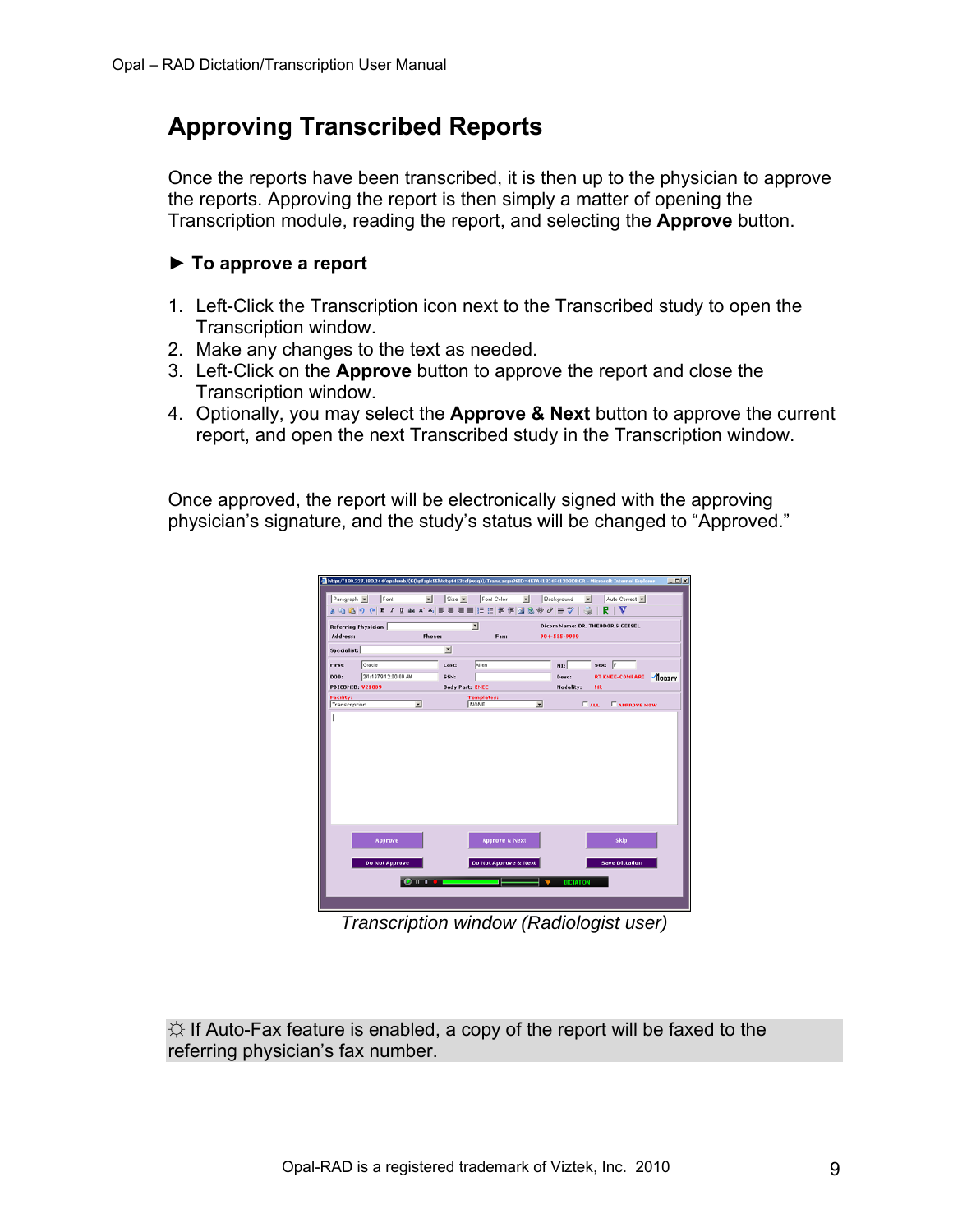# <span id="page-9-0"></span>**Addendums**

Even after approval, the physicians and transcriptionist have the ability to go back to the report and create addendums. Addendums are used to either correct a mistake that may have been overlooked in the approval process, or to insert information that may have been unavailable at the time the report was initially constructed.

### **► To add a dictation addendum**

- 1. Left-Click the Transcription icon next to the Approved study to open the Transcription window.
- 2. Use the Dictation toolbar to create to your dictation (see previous section for instructions).
- 3. Left-Click on the **Save Dictation** button to save.

### **► To add a transcription addendum**

- 1. Left-Click the Transcription icon next to the Approved study to open the Transcription window.
- 2. Left-Click on the **Add Transcription Addendum** button.
- 3. Enter your transcription into the text editor.
- 4. Left-Click on the **Addendum Submit For Review** button to save the transcription and close the window.

After a dictation addendum is saved, the study will revert back to the Dictated status. After a transcription addendum is submitted, the study will revert back to the Transcribed status. From there you can proceed back through the workflow to re-Approve the reports.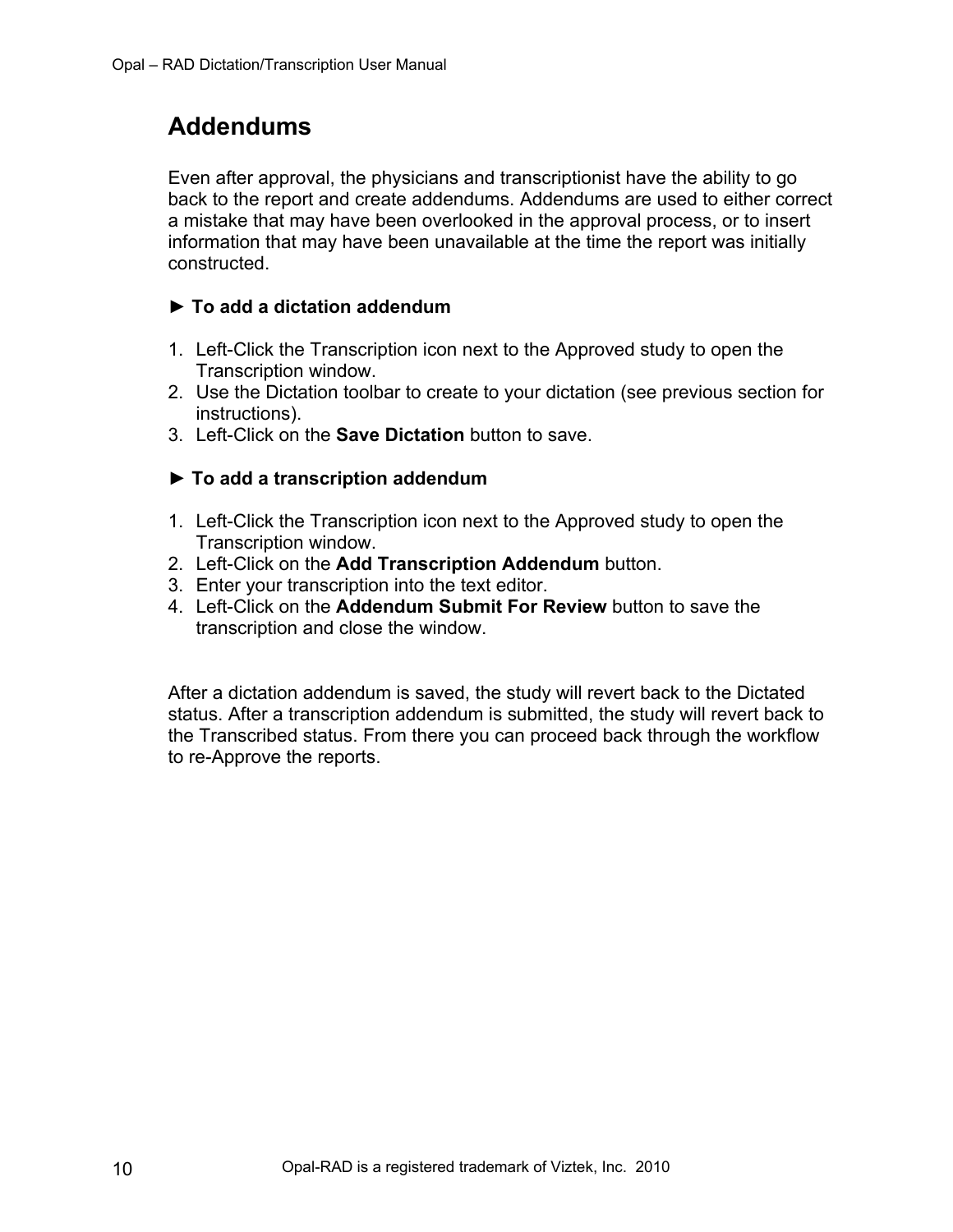## <span id="page-10-0"></span>**Transcription Templates**

To make the job of entering long or repetitive sections of transcription easier, users can utilize the templating feature of the Transcription module. Templates are especially useful when dealing with what are referred to as "normal" reports.

#### **► To create a template**

- 1. Left-Click the Transcription icon next to any study that is of the same modality as the type of template you would like to create (i.e. CR, CT).
- 2. Enter your transcription into the text editor.
- 3. Left-Click on the **Save Template** button (circled). The Manage Template window will appear.
- 4. Enter a name for your template in the textbox and Left-Click the **Save** button.



*Manage Template Button* 

| Manage Template     |                              |  |
|---------------------|------------------------------|--|
| Save Update Delete  |                              |  |
| Enter Template Name | <b>Cancel</b><br><b>Save</b> |  |
|                     |                              |  |

*Manage Template Window* 

### **► To load a saved template**

- 1. Left-Click the Transcription icon next to the study you are creating transcription for on the Study List to open the Transcription window.
- 2. Left-Click on the **Templates** dropdown list, and select a template. The text of the template will automatically load into your text editor.
- 3. If you do not see your named template in the list, place a check in the box labeled **All**, and then repeat Step 2.

### **► To delete a saved template**

- 1. Left-Click the Transcription icon next to any study on the Study List to open the Transcription window.
- 2. Left-Click on the **Save Template** button.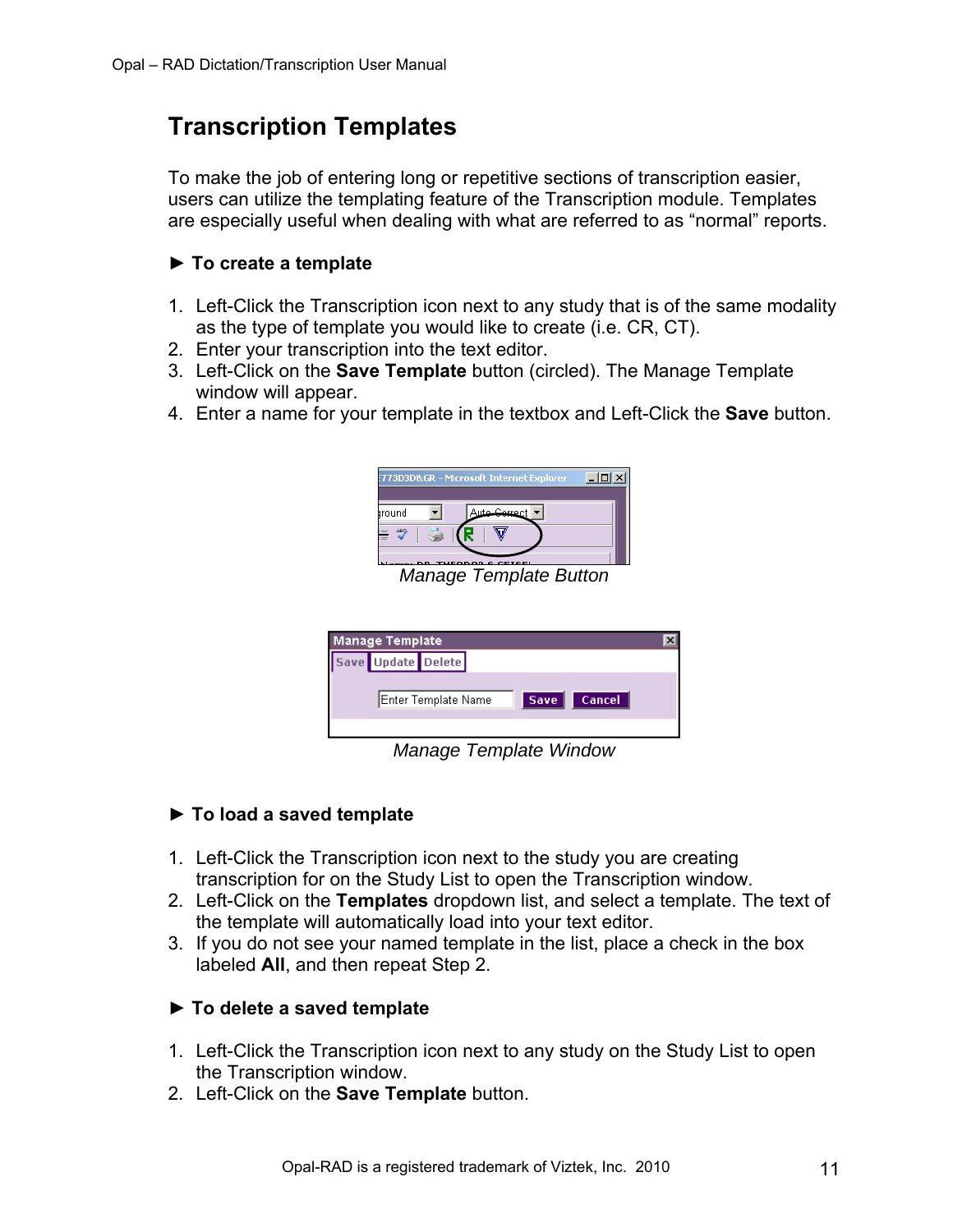- 3. Left-Click on the **Delete** tab.
- 4. Select the template from the dropdown list box.
- 5. Left-Click on the **Delete** button.

#### **► To update a saved template**

- 1. Left-Click the Transcription icon next to any study on the Study List to open the Transcription window.
- 2. Enter your transcription into the text editor.
- 3. Left-Click on the **Save Template** button.
- 4. Left-Click on the **Update** tab.
- 5. Select the template you wish to have updated with the current transcription text from the dropdown list box.
- 6. Left-Click on the **Update** button.

 $\hat{X}$  The saved template will be associated with whichever modality was used to create it.